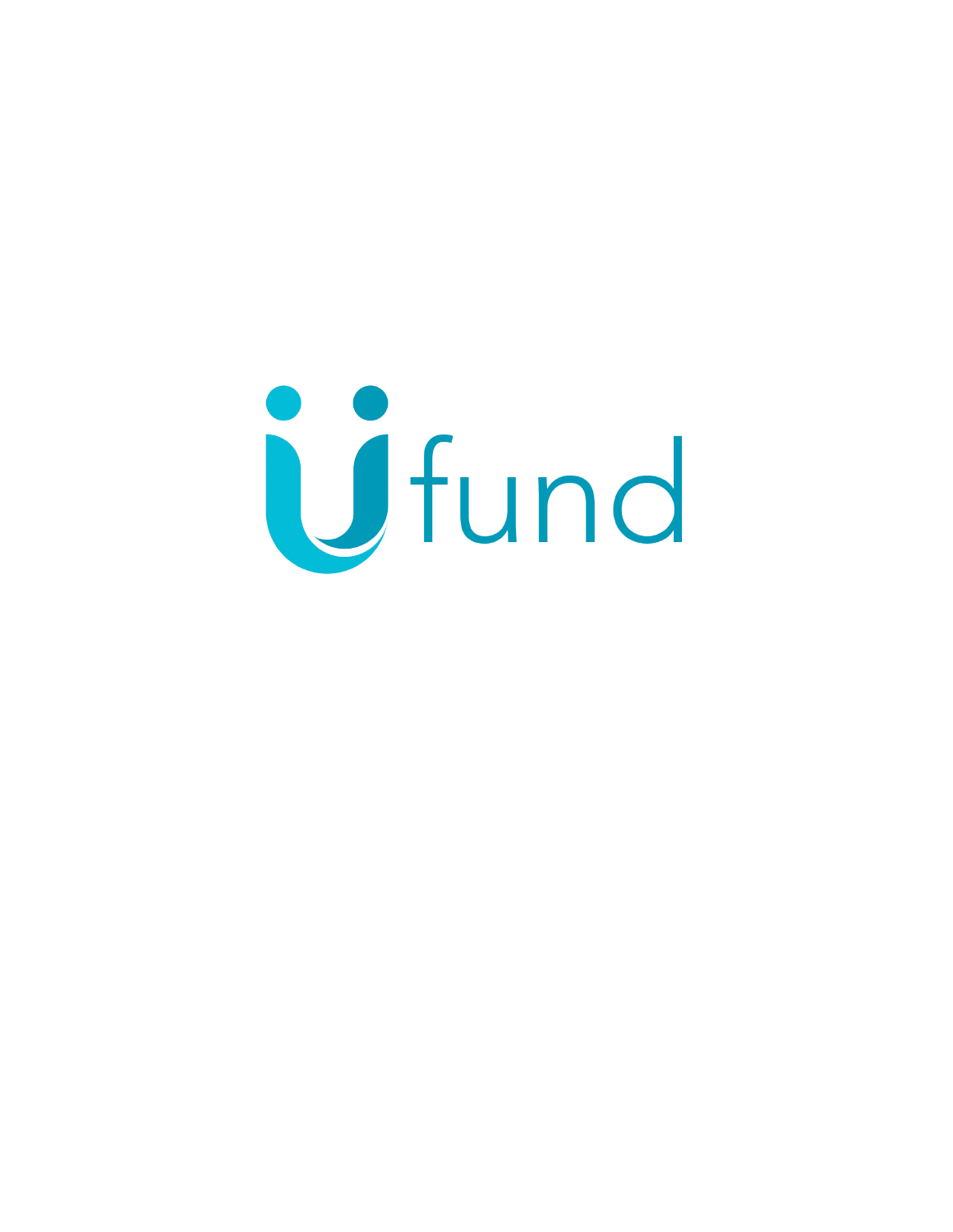### AWARD DESCRIPTION

The UFund is being established by [Ugenie](https://www.ugenie.io/) founders Susan & Fahim Kabani and 6C Ventures to give back to the startup community through an investment of their time, money and technology. Having built Ugenie from the ground up, they have gone through many startup growing pains themselves and learned a lot of lessons! This new fund is their way to pay it forward and support other founders in bringing their visions to life, especially those with community at the heart of the business model.

As they have just successfully raised SEED funding, both founders have been reflecting on how far Ugenie has come and what brought them to this point. Through this process, they realised that their know-low and the Ugenie platform could be leveraged by other startups with certain business models to build a MVP, saving founders a lot of the time and stress that Susan & Fahim experienced building Ugenie V1. This would further enable the founder(s) to validate their business prior to raising their first round.

In addition to financial investment into Ugenie, the Ugenie founders have been fortunate to receive a lot of support from experts in the London startup ecosystem. Without this additional support, they would not be in the position they are today, ready to scale Ugenie.

Thus, in addition to funding, Ugenie and 6C Ventures have also partnered with Avitrex Ltd and the **[Entrepreneurs](https://entrepreneurscollective.biz/) Collective** to bring a range of additional expertise and experience to share with the recipients through 1-2-1 support and a group mastermind.

# **Eligibility**

Eligible startups must:

- Be membership or community-oriented\*
- Provide a pitch deck
- Be SEIS eligible (investment will be made into the recipient companies in lieu of equity)
- Be willing to participate in the UFund Founder Mastermind
- Be able to leverage the Ugenie technology within their tech stack

\* Community-based business models are gaining momentum as companies aim to intensify their customer engagement activities with relevant and great customer experiences. The community model is a method of developing an online presence in which several individuals or groups are encouraged to join and participate in ongoing interaction designed around a common purpose.

Examples of specific types of business types include: membership or subscription businesses within a variety of industries, clubs, associations, networking groups, coaching or learning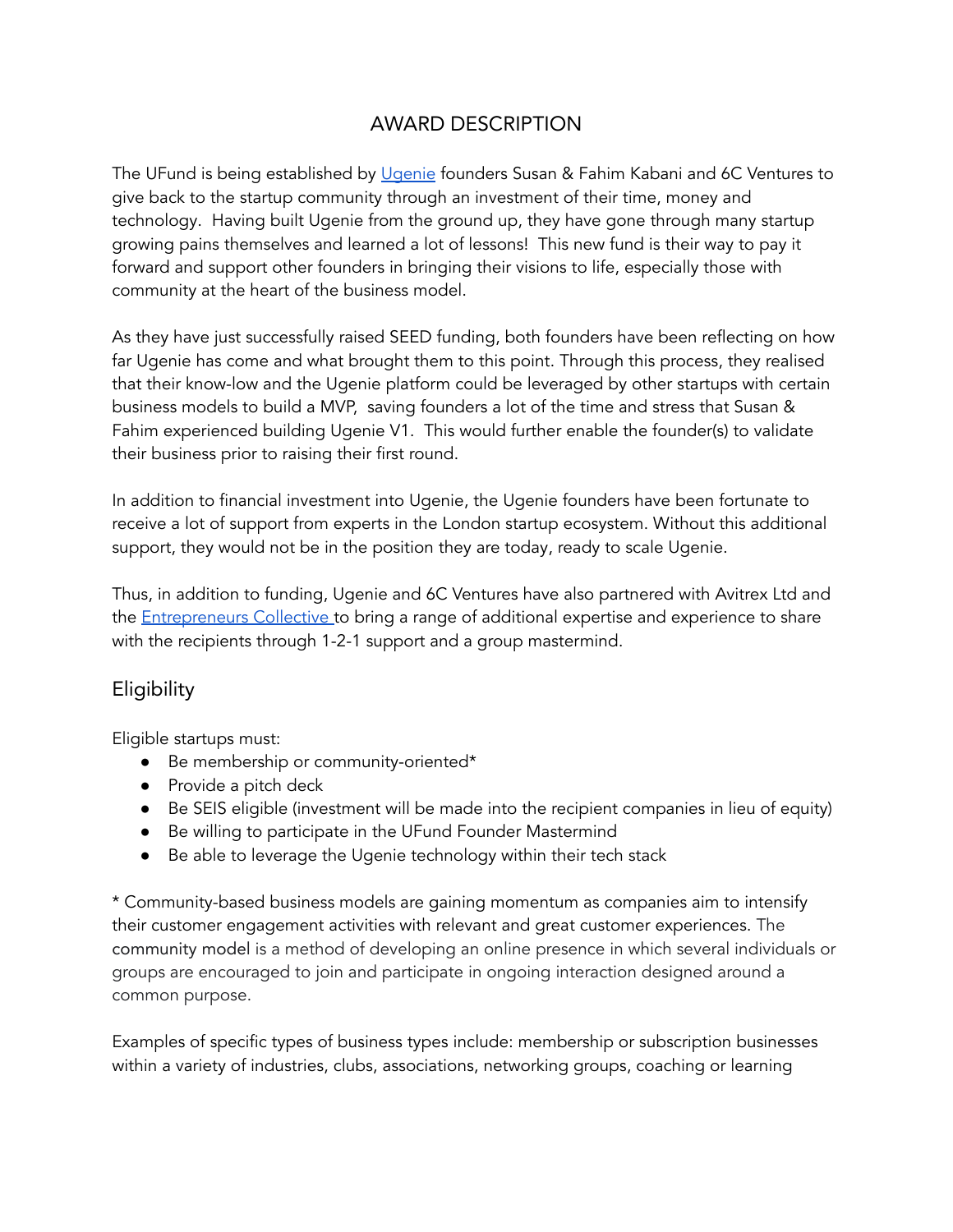organisations, educational apps. If you are not sure whether your idea is eligible, please contact Susan Kabani at [susan@ugenie.io](mailto:susan@ugenie.io).

Please note that although uFund is open to startups at any stage of the journey, we want to see that you have thoroughly looked at the problem you are trying to solve, how your proposed solution solves this problem, the market opportunity and the revenue model.

### The Awards

3 recipients will be offered a package consisting of the following:

- A financial investment of up to £15,000 into the startup
- An investment of up to £5000 to build a MVP iOS and/or Android app leveraging uApp, Ugenie's white label technology
- Mentorship from experts from the London startup ecosystem
- Participation in the uFund Mastermind with other successful recipients
- 6-Month Seed Level Membership from the Entrepreneurs Collective
- Ability to pitch to 6C Ventures and other angels in Ugenie's network for follow-on capital in a live pitch event at the beginning of 2022

7 recipients will be awarded the following:

- Annual contract on Ugenie Hubs+
- Mentorship from experts from the London startup ecosystem and
- Participation in the uFund Mastermind with other successful recipients
- 6-Month Seed Level Membership from the Entrepreneurs Collective
- Ability to pitch to 6C Ventures and other angels in Ugenie's network for follow-on capital in a live pitch event at the beginning of 2022

# **Mastermind**

Award recipients will participate in the 6-month uFund Mastermind consisting of the following:

- Monthly session led by Ugenie founder Susan Kabani on startup challenges
- Monthly session by an expert on relevant topics from fundraising to marketing
- Connecting with relevant experts on specific topics based on the challenges uncovered in Mastermind Sessions
- Access to additional resources in the community hub including access to Ugenie's 'How to Build an Online Community Mastermind Content.'

The expert monthly session will focus on the following topics:

- Month 1 Idea: Problem, Solution, Testing & Product Market Fit
- Month 2 Numbers: Metrics, Financial Modeling & R&D Tax Credits
- Month 3 Growth: Brand & Marketing
- Month 4 Customers: Acquisitions & Retention